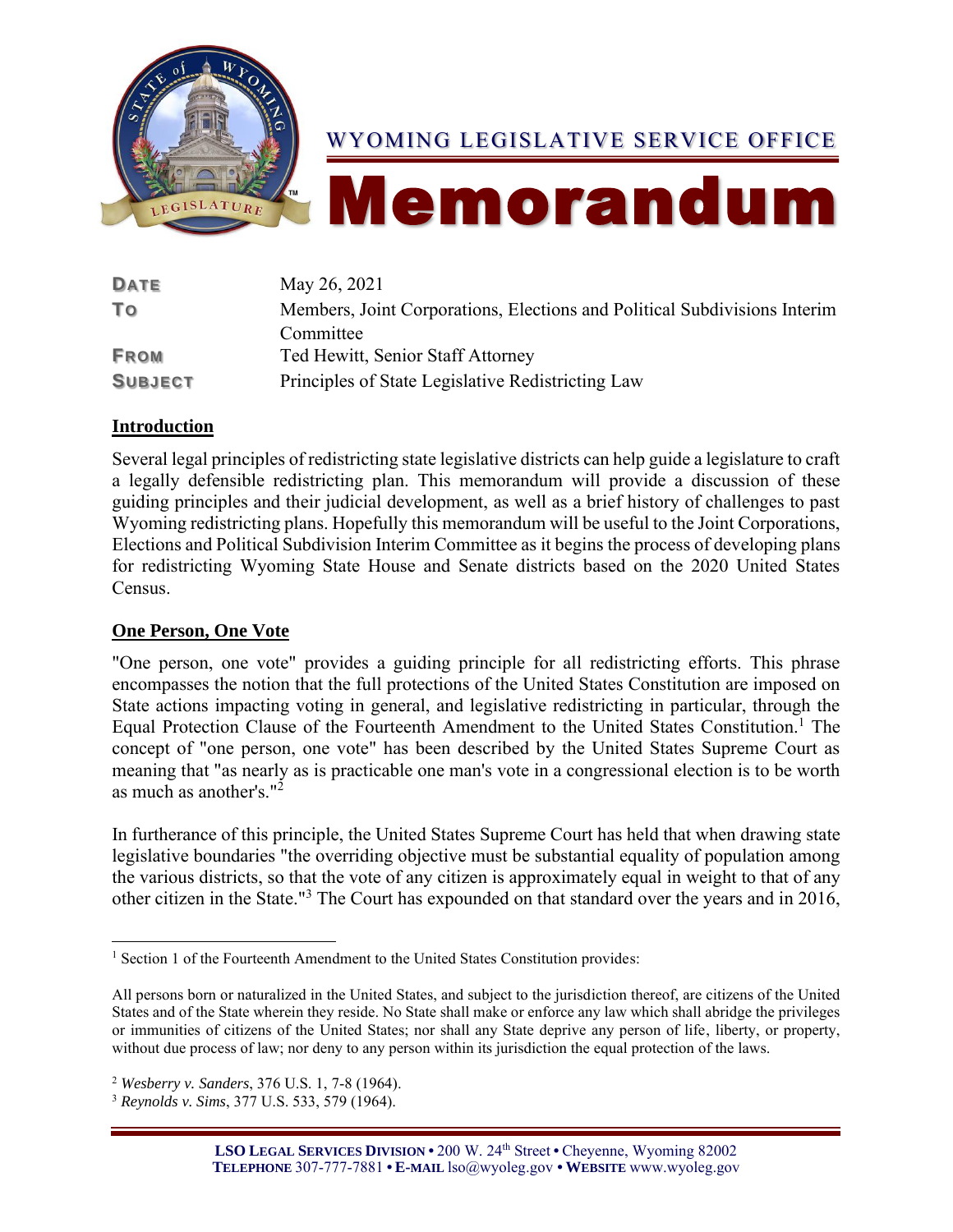in *Evenwel. v. Abbott*, the Supreme Court set out a succinct formulation on state legislative district deviation and the one-person, one-vote principle:

[W]hen drawing state and local legislative districts, jurisdictions are permitted to deviate somewhat from perfect population equality to accommodate traditional districting objectives, among them, preserving the integrity of political subdivisions, maintaining communities of interest, and creating geographic compactness. **Where the maximum population deviation between the largest and smallest district is less than 10%, the Court has held, a state or local legislative map presumptively complies with the one-person, one-vote rule. Maximum deviations above 10% are presumptively impermissible.<sup>4</sup>**

It is worth noting that adopting a redistricting plan with a maximum deviation of less than 10% does not guarantee that a court will find a plan constitutional, though it is perhaps the surest approach that states have employed to prevent and defeat challenges to redistricting plans.

# **Redistricting in Wyoming – From Statehood to Present**

The decisions of the United States Supreme Court requiring substantial population equity among all state legislative districts have directly clashed with provisions of the Wyoming Constitution, Article 3, Section 3, which provides:

**Each county shall constitute a senatorial and representative district**; the senate and house of representatives shall be composed of members elected by the legal voters of the counties respectively, every two (2) years. They shall be apportioned among the said counties as nearly as may be according to the number of their inhabitants. **Each county shall have at least one senator and one representative**; but at no time shall the number of members of the house of representatives be less than twice nor greater than three times the number of members of the senate. The senate and house of representatives first elected in pursuance of this constitution shall consist of sixteen and thirty-three members respectively. (Emphasis added).

Until the 1960s, Wyoming's redistricting plans incorporated the requirement that each county constitute at least one senate and house district.<sup>5</sup> However, things began to change with the redistricting cycle following the 1960 census when a federal district court held invalid a portion of the 1963 Wyoming redistricting plan.<sup>6</sup> The court noted that the constitutional requirement of one senator from each county meant that the six most populous counties, with 65% of the state population, had eight senators, while the six least populous counties, with eight percent of the state's population, had six senators.<sup>7</sup> The court also noted that strict compliance with Art. 3,  $\S$  3 of the state constitution "would be wholly unreasonable, untenable and impractical" as it would result

<sup>4</sup> 136 S. Ct. 1120, 1124 (2016) (citations omitted and emphasis added).

<sup>5</sup> Various Wyoming redistricting plans have also incorporated multi-member districts, which will be further addressed in this memorandum.

<sup>6</sup> *Schaefer v. Thomson*, 240 F. Supp. 247 (D. Wyo. 1964)

<sup>7</sup> *Id*. at 251 n.5.

**WYO MIN G LEG ISLAT IV E SERV ICE OFF ICE** *Memorandum*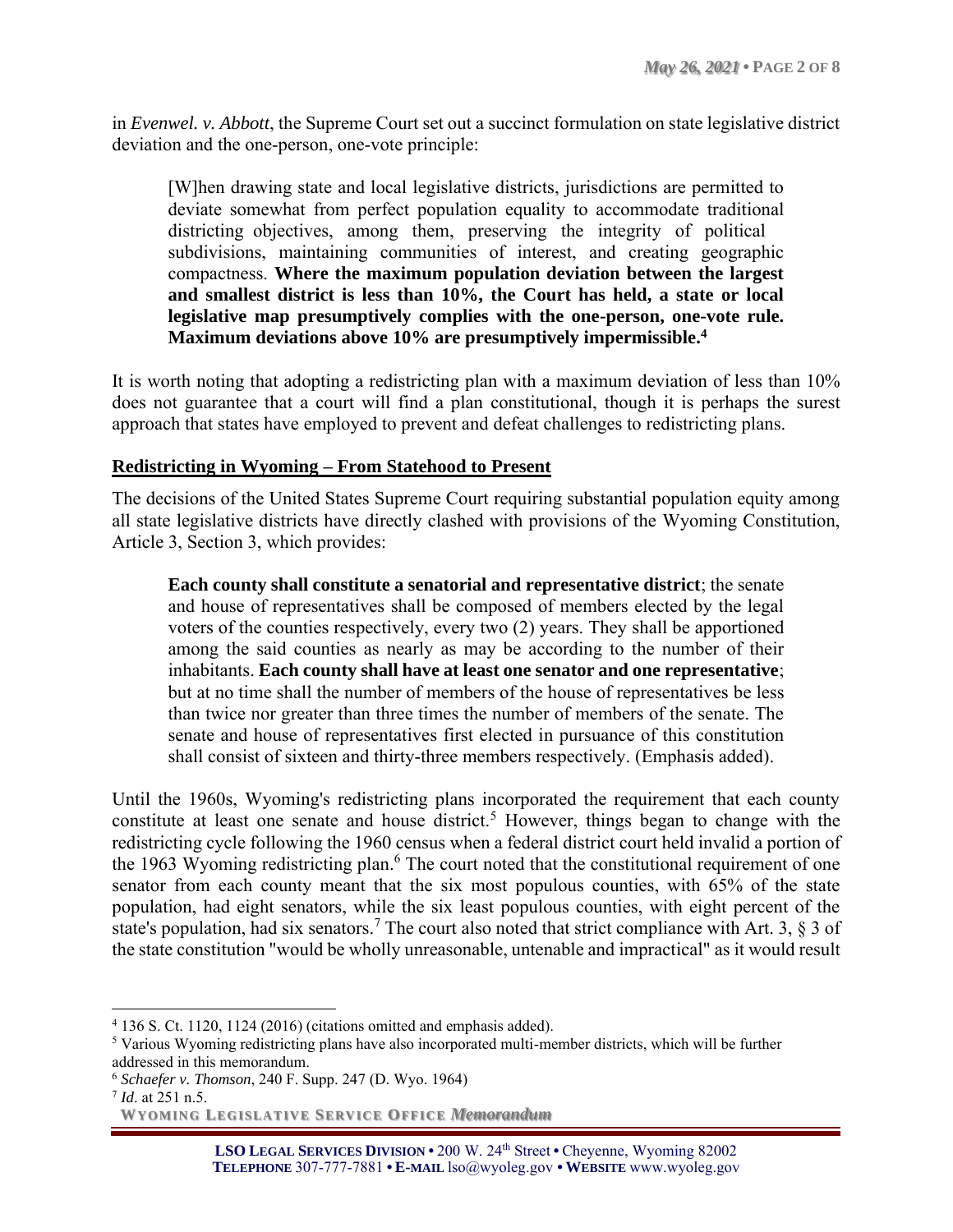in "a legislature substantially in excess of 300 members."<sup>8</sup> The court then went on to hold that "the Wyoming reapportionment Act of 1963… insofar as it provides for representation in the state senate, constitutes an invidious discrimination, and violates the equal protection clause of the Fourteenth Amendment to the Constitution."<sup>9</sup>

The *Schaefer* decision, however, did not alter the manner in which representatives to the Wyoming House were apportioned. Redistricting plans subsequent to *Schaefer* still provided that each county was required to be, at least, its own house district. In fact, the 1981 redistricting plan, which provided that every county shall constitute at least one house district, survived a direct challenge in the United States Supreme Court.<sup>10</sup>

However, the redistricting landscape changed following the 1991 decision of *Gorin v. Karpan*. 11 In *Gorin*, a federal district court held that Wyoming's 1991 Legislative Reapportionment Act violated the Equal Protection Clause because the act had a population deviation of 83% in the Wyoming House and 58% in the Wyoming Senate and the State had not sufficiently justified the deviations.<sup>12</sup> The court directed that the Legislature could disregard Art. 3, Section 3 when reapportioning house and senate seats because of its inherent conflict with the one person, one vote principle.<sup>13</sup> The court set a deadline for the legislature to develop a plan that conformed to the requirements of the federal constitution and also explicitly warned the legislature that if it failed to come up with a plan that satisfied constitutional requirements by the deadline, the court itself would reapportion the state legislative districts.<sup>14</sup>

In response to the *Gorin* decision, the Wyoming Legislature enacted a new redistricting plan in 1992.<sup>15</sup> The 1992 act was a "nested" plan – two house districts were placed wholly inside of the boundaries of one senate district. The house and senate boundaries did not adhere strictly to county boundaries. The 1992 act had a population deviation of less than 10% among districts in each chamber of the legislature. The federal district court concluded that the 1992 act met the constitutionally required mandate of substantial equality of population among legislative districts.<sup>16</sup>

The 2002 Redistricting Act<sup>17</sup> followed the basic structure and guidelines of the 1992 act and used nested house and senate districts with a population deviation of less than 10%. The 2002 redistricting plan was not challenged in court.

<sup>8</sup> *Id*. at 252.

<sup>9</sup> *Id*. at 253.

<sup>10</sup> *Brown v. Thomson*, 462 U.S. 835 (1983).

 $11$  775 F. Supp. 1430 (D. Wyo.).

<sup>12</sup> *Id*. at 1445.

<sup>13</sup> *Id.*

<sup>14</sup> *Id.* at 1445-46.

<sup>&</sup>lt;sup>15</sup> See 1992 Wyoming Session Laws, Chapter 1.

<sup>16</sup> *Gorin v. Karpan*, 788 F. Supp. 1199 (D. Wyo. 1992).

**WYO MIN G LEG ISLAT IV E SERV ICE OFF ICE** *Memorandum* <sup>17</sup> See 2002 Wyoming Special Session Laws, Chapter 1.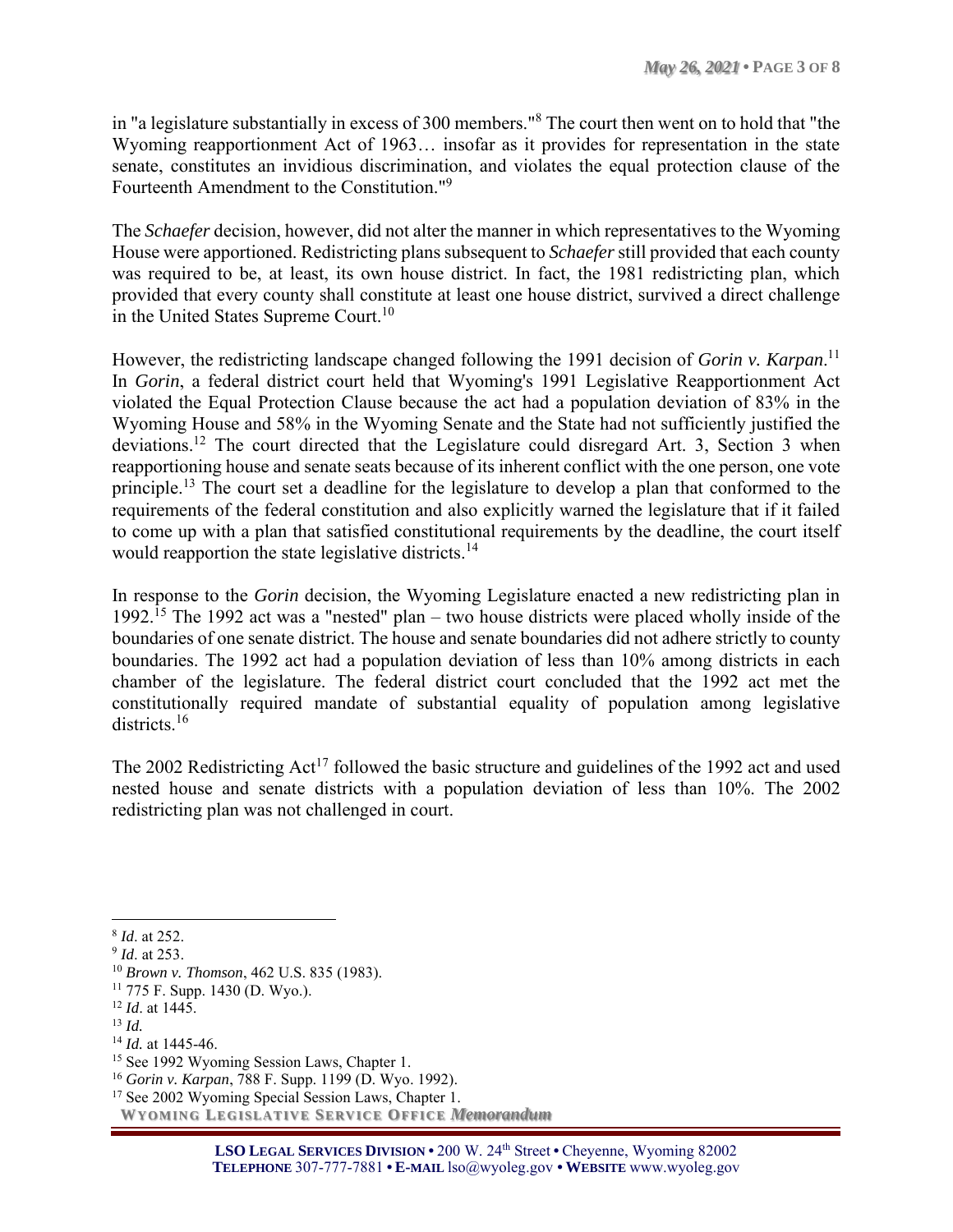The 2012 Redistricting Act<sup>18</sup> similarly followed the structure of the 1992 and 2002 acts. The 2012 act was challenged in state court on three grounds.<sup>19</sup> The plaintiffs alleged: 1) the Legislature failed to reapportion in a manner that minimized county splitting, as required by Article 3, Section 3 of the Wyoming Constitution; 2) by not minimizing county splitting, voters in some legislative districts were provided different electoral rights than others, in violation of their equal protection rights; and 3) holdover Senators elected in the 2010 election whose district boundaries changed in the 2012 act should have been required to run for reelection in 2012. The state district court ruled against the Plaintiffs on all three allegations in an opinion issued in 2015. On the first allegation, the court found that nothing in the Wyoming Constitution required minimizing of county splitting (even though the Legislature had the opportunity to do so in 1965 when it amended the state Constitution) and that federal caselaw (that is discussed above) meant that the State did not have to strictly comply with following county lines in light of the "one person, one vote" principle.<sup>20</sup> On the second allegation, the court found that the plaintiffs failed to offer any evidence that the rights of voters in legislative districts based on county lines differ from the rights of voters in legislative districts not based on county lines.<sup>21</sup> Finally, on the third allegation, the court found the issue of holdover Senators to be moot because holdover Senators had run for releection in 2014 and consequently the court, in 2015, could not have had any effect on the status of Senators for the 2012-2014 period.<sup>22</sup>

#### **Minority Voters**

Most racial discrimination challenges to redistricting maps allege either a violation of the 14<sup>th</sup> Amendment's Equal Protection Clause or a violation of The Voting Rights Act of 1965. Unlike numerous other states' redistricting plans, including those of some neighboring states, a Wyoming redistricting plan has never been challenged in court for illegally under-representing minority groups.

With respect to the Equal Protection Clause, the Supreme Court has interpreted it to require that a redistricting plan "that expressly distinguishes among citizens because of their race [must] be narrowly tailed to further a compelling governmental interest."<sup>23</sup> Such strict scrutiny review applies not only to redistricting plans that expressly distinguish citizens because of race, but also to those plans "that, although race neutral, are, on their face, unexplainable on grounds other than race."<sup>24</sup> To challenge an alleged racial gerrymander under the Equal Protection Clause, a plaintiff must show standing and prove that "either through circumstantial evidence of a district's shape and demographics or more direct evidence as to legislative purpose, that race was the predominant factor motivating the legislature's decision to place a significant number of voters within or without a particular district."<sup>25</sup> If these showings are made, the burden shifts to the state to meet

<sup>18</sup> See 2012 Wyoming Session Laws, Chapter 8.

<sup>19</sup> *Hunzie v. Maxfield*, No. 179-562 (Dist. Ct. Wyo. 2015).

<sup>20</sup> *Id*. at \*8-9.

 $^{21}$  *Id.* at \*12.

<sup>22</sup> *Id.* at \*13.

<sup>23</sup> *Shaw v. Reno*, 509 U.S. 630, 643 (1993).

<sup>&</sup>lt;sup>24</sup> *Id*. (internal citations and quotations omitted).

<sup>25</sup> *Ala. Legislative Black Caucus v. Alabama*, 575 U.S. 254, 266-67 (2015).

**WYO MIN G LEG ISLAT IV E SERV ICE OFF ICE** *Memorandum*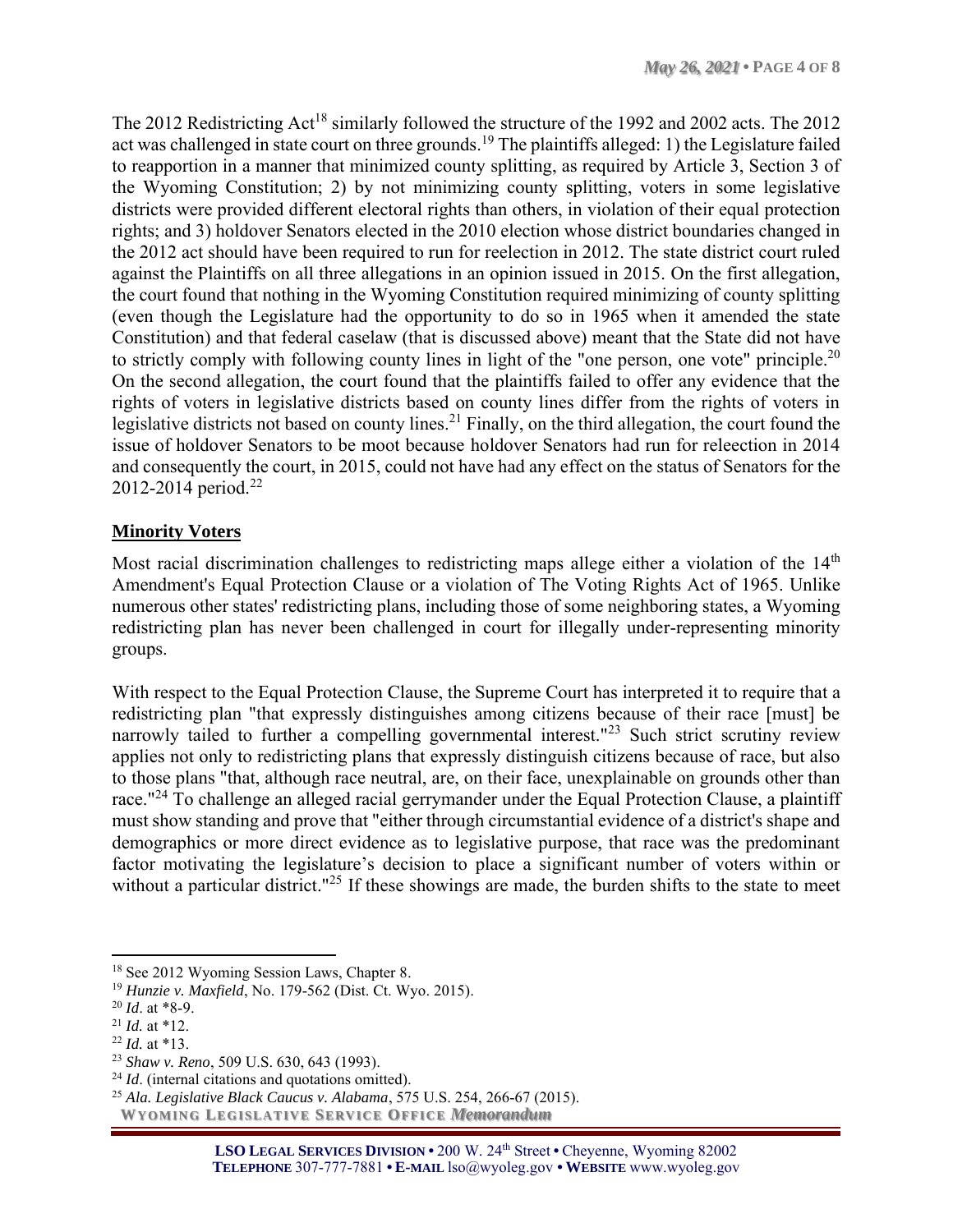the strict scrutiny test noted above, and can be satisfied on the basis of remedying past discrimination.<sup>26</sup>

The Voting Rights Act has had broad reaching effects on the manner in which states conducted the redistricting process. Prior to 2013, many states were required to receive pre-approval of their redistricting plans from the Department of Justice to ensure that the plans gave minority groups representation in Congress and state legislatures commensurate with a minority group's population in a given geographical area. The Supreme Court made this requirement unenforceable by its decision in *Shelby County v. Holder*. 27

In past redistricting cycles, the Wyoming Legislature has recognized that the Native American population residing within the Wind River Reservation in Fremont County constitutes a geographically distinct minority group with a sufficient population to warrant the creation of a Native American majority house district. Per LSO sources, in developing the 2002 and 2012 Redistricting Plans, the Joint Corporations, Elections and Political Subdivision Interim Committee actively sought the input of the Eastern Shoshone and Northern Arapahoe Tribes to ensure that Native Americans were fairly represented in the redistricting plan. Additionally in the 2001-02 interim and again in the 2011-2012 interim, the Wyoming Legislature reached out to Hispanic groups throughout the state to make certain that these groups were fully advised of the Committee's redistricting activities and were given an opportunity to comment and provide input on redistricting plans.

# **Multi-Member Districts**

Until the 1992 Redistricting Act, Wyoming legislative apportionment plans incorporated multimember legislative districts, or districts in which more than one senator or representative was elected to represent the entire district.<sup>28</sup> As stated previously, the 1992 Redistricting Act incorporated nested senate and house districts in which one senator and one representative were elected to represent each senate or house district, respectively.

The shift away from multi-member districts was not directly necessitated by a court decision. The courts have held that multi-member legislative districts are not per se, or automatically, unconstitutional, though such plans can be challenged if they "minimize or cancel out the voting strength of racial or political elements of the voting population."<sup>29</sup> A federal district court in Wyoming has noted practical weaknesses of multi-member districts, which include:

- 1. Voter confusion may be more likely;
- 2. Legislators may be more remote or distant from their constituents;

<sup>26</sup> *Shaw v. Hunt*, 517 U.S. 899, 909 (1996).

<sup>&</sup>lt;sup>27</sup> 570 U.S. 529 (2013).

<sup>28</sup> See *The 1992 Reapportionment Law: The Demise of the Multi-Member District System and its Effect Upon the Representation of Women in the Wyoming Legislature* 34 Land & Water L. Rev. 407 (1999).

<sup>29</sup> *Gorin*, 775 F. Supp. 1430, 1446 (citing *Fortson v. Dorsey*, 379 U.S. 433, 436 (1965).

**WYO MIN G LEG ISLAT IV E SERV ICE OFF ICE** *Memorandum*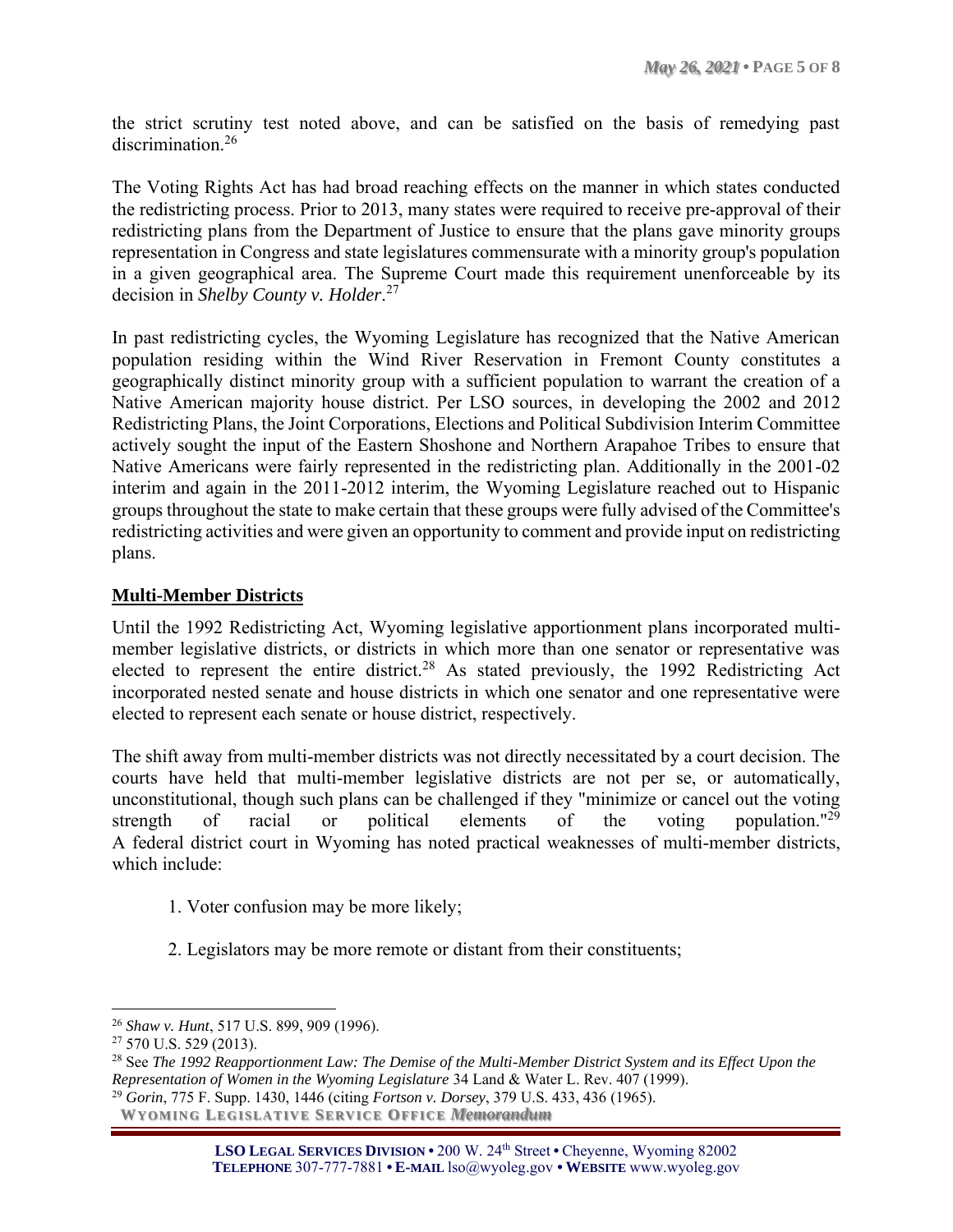3. Electoral minorities tend to be submerged while the electoral majority is overrepresented;

4. Candidates running for office in districts electing more than four representatives face significantly greater campaign costs and are less likely to defeat incumbent candidates; and

5. Voter participation is historically lower in most multi-member districts.<sup>30</sup>

Nationally, the use of multi-member districts for legislative districts has declined over the decades. In 1980, multi-member legislative districts were used in seventeen states. By 2019, ten states still had multi-member districts in at least one legislative body.

# **Political Gerrymandering**

"Political gerrymandering" is the term used to describe a redistricting plan that is intended to advantage a certain group or party. The name for the term comes from then Massachusetts governor Elbridge Gerry who authorized a redistricting plan in 1812 with districts that were not contiguous or compact, but which reminded one commentator of resembling the shape of a salamander, hence the term "gerrymander".<sup>31</sup>

Until 2019, it was uncertain whether political gerrymandering claims could be effectively adjudicated in the federal courts. <sup>32</sup> But in June 2019, in the case of *Rucho v. Common Cause<sup>33</sup>* the Supreme Court foreclosed partisan redistricting claims based on the First and 14<sup>th</sup> Amendments, the Elections Clause, and Article 1, Section 2 of the United States Constitution. The Court held partisan gerrymandering claims to be nonjusticiable political questions; the Court reasoned there is no workable standard from which a partisan gerrymandering claim can be adjudicated in the federal courts. The Court summarized its ruling thusly:

Excessive partisanship in districting leads to results that reasonably seem unjust. But the fact that such gerrymandering is incompatible with democratic principles does not mean that the solution lies with the federal judiciary. We conclude that partisan gerrymandering claims present political questions beyond the reach of the federal courts. Federal judges have no license to reallocate political power between the two major political parties, with no plausible grant of authority in the Constitution, and no legal standards to limit and direct their decisions. Judicial action must be governed by standard, by rule and must be principled, rational, and based upon reasoned distinctions found in the Constitution or laws. Judicial review of partisan gerrymandering does not meet those basic requirements.<sup>34</sup>

<sup>30</sup> *Id*. at n.23.

<sup>31</sup> See *Vieth v. Jubelirer*, 541 U.S. 267, 274 (2004).

<sup>32</sup> See e.g., *Davis v. Bandemer*, 478 U.S. 109 (1986).

<sup>33</sup> 139 S. Ct. 2484 (2019).

**WYO MIN G LEG ISLAT IV E SERV ICE OFF ICE** *Memorandum* <sup>34</sup> *Id.* at 2506-07 (internal citations and quotations omitted).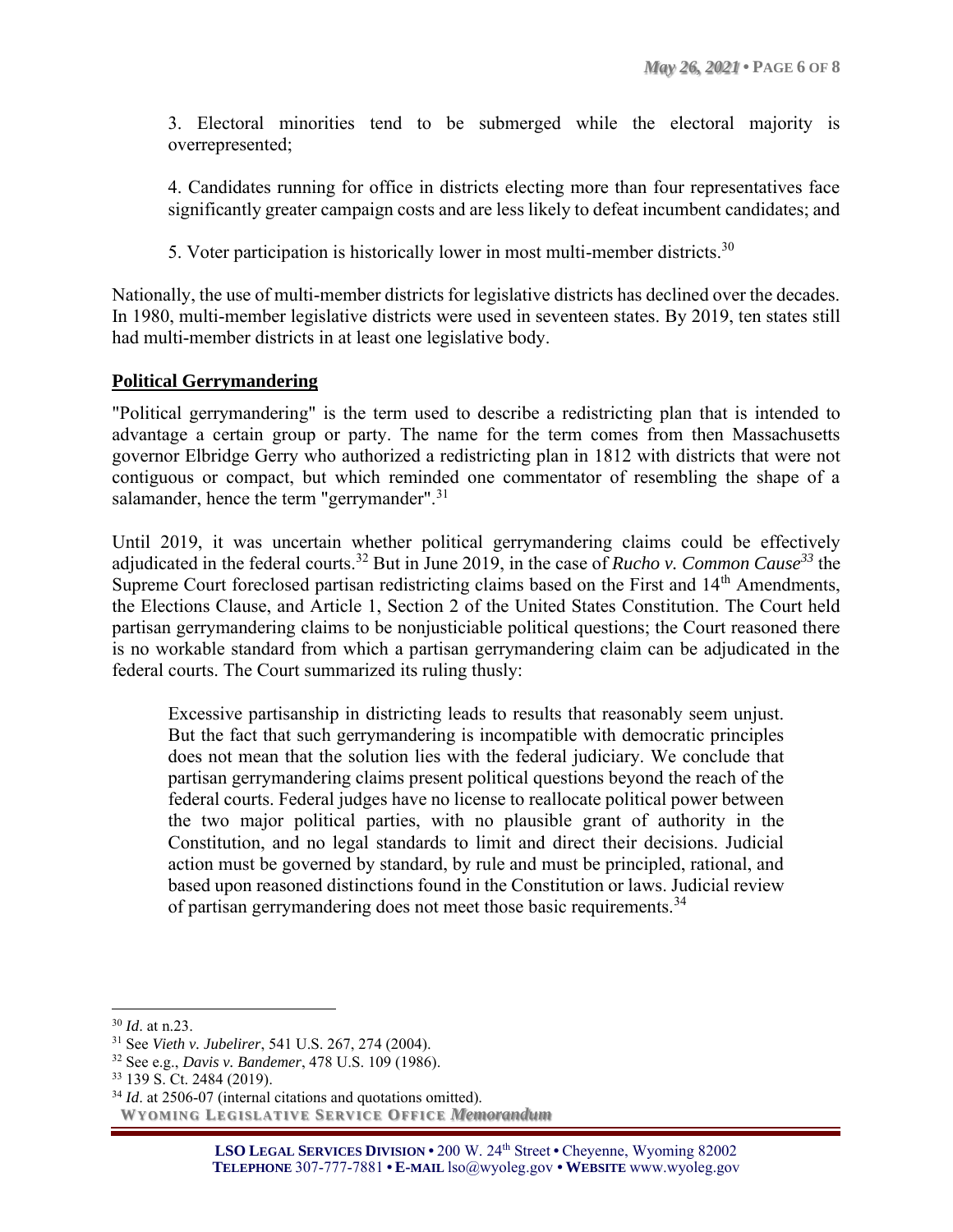While the federal courts cannot now provide relief for partisan gerrymandering, state courts may. Since 2010, state courts in Florida<sup>35</sup>, North Carolina<sup>36</sup> and Pennsylvania<sup>37</sup> have declared partisan gerrymanders invalid on state constitutional grounds. The Pennsylvania Supreme Court, in declaring the state's congressional district map invalid, relied on the state constitution's free and fair elections clause, which provides that: "Elections shall be free and equal; and no power, civil or military, shall at any time interfere to prevent the free exercise of the right of suffrage." The court noted that the clause is designed to "prevent dilution of an individual's vote by mandating that the power of his or her vote . . . be equalized to the greatest degree possible with other Pennsylvania citizens."<sup>38</sup>

The Wyoming Constitution contains a similar provision to the Pennsylvania Constitution. Article 1, Section 27 of the Wyoming Constitution reads: "Elections shall be open, free and equal, and no power, civil or military, shall at any time interfere to prevent an untrammeled exercise of the right of suffrage."

# **Contiguous, Compact, Geographic Features, and Census Blocks**

Ensuring that legislative districts are both contiguous and compact have been identified by the United States Supreme Court as traditional principles of redistricting.<sup>39</sup> Contiguity requires that all parts of a district be connected at some point with the rest of the district. The term "compactness" has historically been used to relate to the minimum distance between all parts of the constituency. However, given the enormous disparities in legislative districts across the nation (a city block in New York with over 3000 residents compared to an entire county in Wyoming without that many residents) there are no definite rules as to when a district is compact.

In measuring compactness, at least three separate tests have been employed by the courts.<sup>40</sup> The United States Supreme Court stated that it uses an "eyeball approach" to evaluate compactness.<sup>41</sup> A state does not need to show that it drew the most compact district possible, but is required to have compactness as one of its primary goals. Compactness has been described not as a reference to geographical shape,

but to the ability of citizens to relate to each other and their representatives and to the ability of representatives to relate effectively to their constituency. Further, it speaks to relationships that are facilitated by shared interests and by membership in a political community, including a county or city.<sup>42</sup>

A "census block" is a geographic area bounded on all sides by visible or nonvisble features shown on census maps. A census block is the smallest geographic entity for which the Census Bureau

<sup>38</sup> *League of Women Voters v. Commonwealth*, 645 Pa. 1, 122 (2018).

<sup>35</sup> *League of Women Voters of Fla. v. Detzner*, 172 So. 3d 363 (Fla. 2015).

<sup>36</sup> *Common Cause v. Lewis*, No. 18-CVS-014001 (N.C. Super. Ct., Wake Cty.).

<sup>37</sup> *League of Women Voters of Pa. v. Commonwealth,* 644 Pa. 287 (2018)*.*

<sup>39</sup> *Shaw*, 509 U.S. 630, 646.

<sup>40</sup> Those tests are: 1) The total perimeter test; 2) The Reock test; and 3) The Schwartzberg test. See *Stone v. Hechler*, 782 F. Supp. 1116, 1127 (N.D. W.Va 1992).

<sup>41</sup> *Bush v. Vera*, 517 U.S. 952, 960 (1996).

<sup>42</sup> *DeWitt v. Wilson*, 856 F. Supp. 1409, 1414 (E.D. Cal. 1994).

**WYO MIN G LEG ISLAT IV E SERV ICE OFF ICE** *Memorandum*